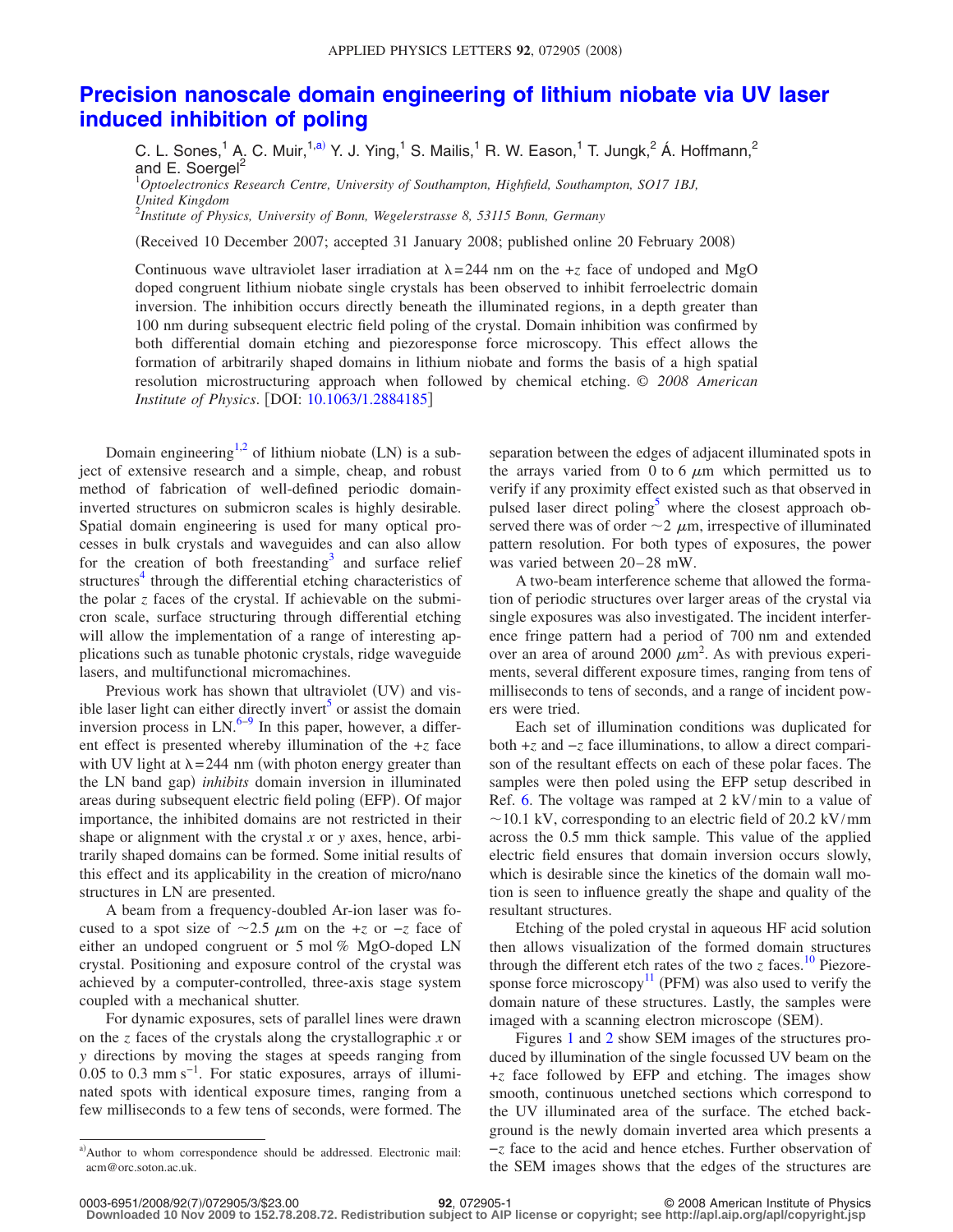<span id="page-1-0"></span>

FIG. 1. (a) SEM image of a poling inhibited dot array. Scale bar 20  $\mu$ m. (b) SEM image of two closely spaced poling inhibited dots.

slightly jagged, possibly due to the Gaussian intensity profile of the illuminating beam.

Interestingly, exposures on the −*z* face, done for the purpose of comparison, were not seen to inhibit domain inversion. On the contrary, domain inversion was seen to initiate in the illuminated regions and was then followed by domain propagation through the crystal in a random and disorderly fashion. Hence, all the results discussed in this letter correspond to  $+z$  face illuminations that result in domain inhibition.

Arrays of dots, such as the ones shown in Fig.  $1(a)$  $1(a)$ , which are produced by static exposures, can have arbitrary dot separations and no interaction between dots was observed even when the separation between them was less than one micron, Fig  $1(b)$  $1(b)$ . When illuminated areas overlapped, the regions of inhibited domain inversion merged. This can be seen on the left hand side of Fig.  $1(a)$  $1(a)$ , where stage backlash distorted the array by reducing the dot spacing. Additional UV exposure of a specific area was not observed to produce any further effect. This can be seen in Fig.  $2(a)$  $2(a)$ where a cross-hatched pattern is shown as a result of sequential line scans along the *x* and *y* crystallographic axes. A higher magnification SEM image that shows the quality of the overlapped exposure is shown in Fig.  $2(b)$  $2(b)$ . The sample was tilted by 45° during the SEM scan which allows the observation of the quality of the sidewall of the poling inhibited domain. The SEM images shown in Fig. [2](#page-1-1) were obtained after prolonged etching (39 h). As a result, high aspect ratio structures were produced underlining the potential of this method for surface microstructuring.

The potential of this technique to form precisely positioned structures without proximity restrictions demonstrates the practicality of this technique in the implementation of devices such as couplers, *y* junctions, ring microresonators, and photonic crystals. The width of the area over which inhibition occurs is seen to be dependent upon both the incident power and the dwell time/scanning velocity of the beam with larger domains formed with longer dwell or lower scan speeds. This functionality reiterates the capability of this technique.

<span id="page-1-1"></span>The quality of the poling inhibited regions was observed to be dependant upon the domain wall kinetics during the

<span id="page-1-2"></span>

FIG. 3. PFM image of poling inhibited dot array. White= $+z$  face, black=−*z* face as indicated. White area to left of image is an unpoled bulk domain.

EFP step. It was seen that when the wall movement was smooth and reasonably slow, the inhibition process produced continuous domains. In congruent crystals when the wall movement can be fast, expanding in a "jerky" manner,  $1,12$  $1,12$  $1,12$  the poling inhibited regions appeared fragmented or did not exist at all in areas corresponding to fast domain wall motion. In the MgO doped crystals where EFP is known to be slower<sup>13,[14](#page-2-11)</sup> and smoother, the inhibited domains appeared to be smooth and continuous everywhere.

In order to investigate the stability of the inhibited domains the crystal was thermally annealed for 1 h at 215 °C after the EFP step of the process. SEM investigation of the HF etched annealed crystal showed that the poling inhibited domains survived the brief annealing process without any significant change apart perhaps from the fact that after annealing there seems to be a slight improvement on the quality of the edges.

The domain orientation of the inhibited domains was further investigated by PFM which confirmed the observations deduced from chemical etching. Figure [3](#page-1-2) shows a PFM image of an area of the crystal that carries a set of static spot illuminations and has also been partially poled (only a fraction of the area was domain inverted). Full contrast is associated with opposite ferroelectric domains where a +*z* face appears white (left section of the image) while a -*z* face appears black (right larger section of the image). The dots which appear white in a black background of the PFM image correspond to the UV exposed areas which have maintained their original domain orientation  $(+z)$  while the surrounding area has been inverted  $(-z)$  and appears black. The depth sensitivity of the PFM is  $\sim$  100 nm (Ref. [15](#page-2-12)) which gives the lower limit to the depth of the inhibited domains. Preliminary investigations of the etched *y* face indicated that the depth of the domain inhibited area was in the range of  $0.5-1$   $\mu$ m, however a systematic investigation will be presented in a future communication.

Interferometric exposures were at much lower laser intensity than single beam exposures due to the larger spot size. Exposure of the −*z* face, followed by brief etching in HF, resulted in no topographical contrast. Exposure of the +*z* face followed by bulk EFP and etching produced a periodic relief structure which is shown in the SEM image of Fig. [4.](#page-1-3)



FIG. 2. (a) SEM image of poling inhibited hatched lines after 39 h of HF etching. Sample tilt 45°. (b) High magnification SEM image of a crossing point in (a).

<span id="page-1-3"></span>

FIG. 4. SEM image of +*z* face after interferometric exposure, EFP and brief

etching. **Downloaded 10 Nov 2009 to 152.78.208.72. Redistribution subject to AIP license or copyright; see http://apl.aip.org/apl/copyright.jsp**